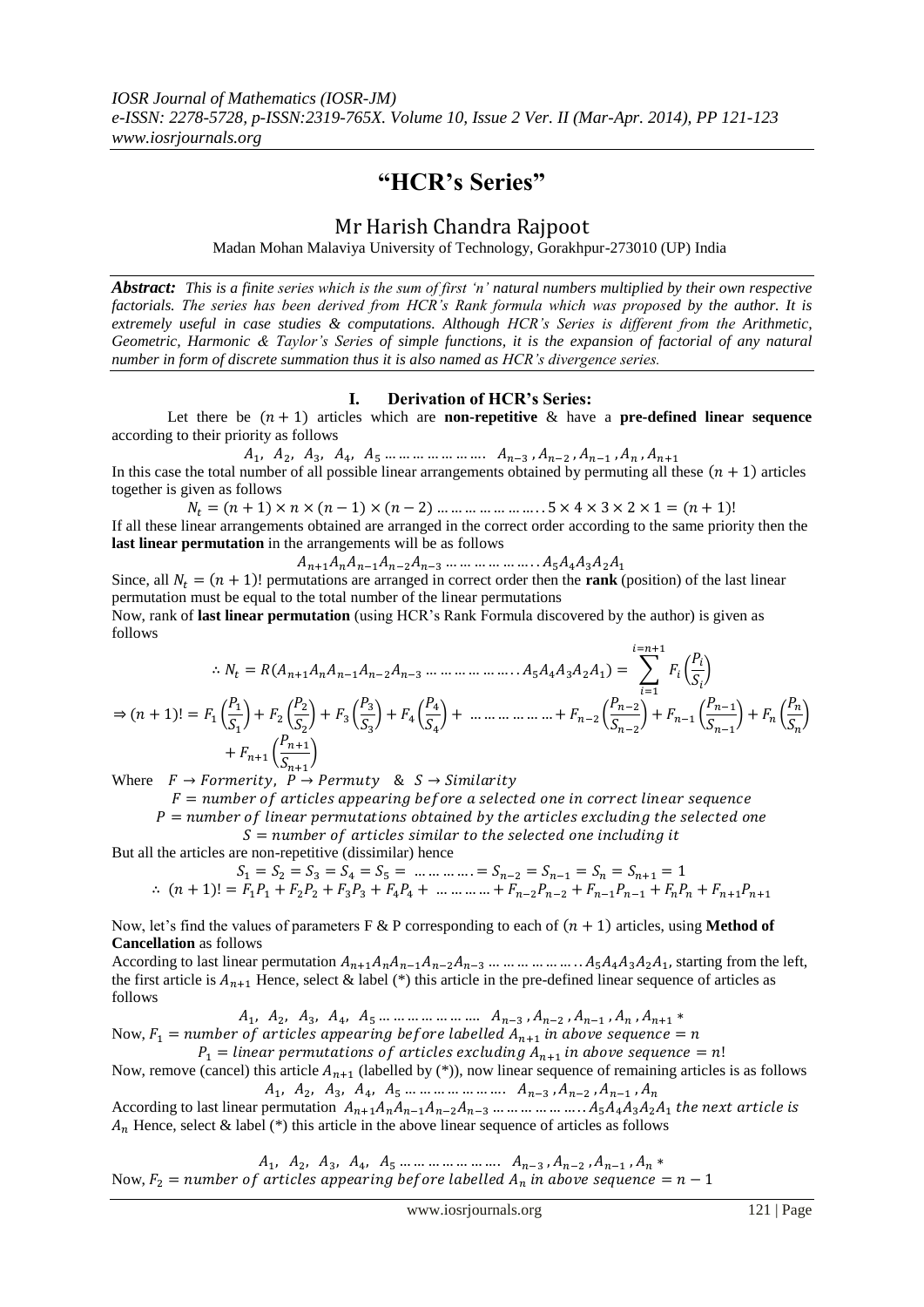$P_2 =$  linear permutations of articles excluding  $A_n$  in above sequence =  $(n - 1)!$ Now, remove (cancel) this article  $A_n$  (labelled by (\*)), now linear sequence of remaining articles is as follows  $A_1, A_2, A_3, A_4, A_5 \dots \dots \dots \dots \dots \dots A_{n-3}, A_{n-2}$ 

According to last linear permutation  $A_{n+1}A_nA_{n-1}A_{n-2}A_{n-3}$  ... ... ... ... ... ...  $A_5A_4A_3A_2A_1$  t  $A_{n-1}$  Hence, select & label (\*) this article in the above linear sequence of articles as follows

 $A_1, A_2, A_3, A_4, A_5 \dots \dots \dots \dots \dots \dots A_{n-3}, A_{n-2}$ Now,  $F_3$  = number of articles appearing before labelled  $A_{n-1}$  i  $P_3$  = linear permutations of articles excluding  $A_{n-1}$  in above sequence =  $(n-2)!$ 

Now, remove (cancel) this article  $A_{n-1}$  (labelled by (\*)), make new sequence then select & label next article in the new sequence to find its parametric values  $F_4 \& P_4$ 

Repeat this process until reaches last article  $A_1$  of the last permutation  $A_{n+1}A_nA_{n-1}A_{n-2}A_{n-3}$  ... ...  $A_4A_3A_2A_1$ for which  $F_{n+1} = 1$  &  $P_{n+1} = 1$  thus we find parametric values of all  $(n + 1)$  articles as follows

$$
(F_1 = n, P_1 = n!), (F_2 = (n - 1), P_2 = (n - 1)!), (F_3 = (n - 2), P_3 = (n - 2)!),
$$

$$
(F_4 = (n-3), P_4 = (n-3)!), (F_5 = (n-4), P_5 = (n-4)!), \dots \dots \dots \dots \dots \dots (F_{n-2} = 3, P_{n-2} = 3!).
$$

$$
(F_{n-1}=2, P_{n-1}=2!), (F_n=1, P_n=1!), (F_{n+1}=1, P_{n+1}=1),
$$

Now on setting the values of all the parameters as follows, we get

 $\Rightarrow (n+1)! = n \times n! + (n-1) \times (n-1)! + (n-2) \times (n-2)! + (n-3) \times (n-3)! + \dots + 4 \times 4!$  $+3 \times 3! + 2 \times 2! + 1 \times 1! + 1 \times 1$ 

 ( ( ) ( ) ( ) ( )  $+(n-1) \times (n-1)! + n \times n!) + 1$ 

Using discrete summation, we have

$$
\Rightarrow (n+1)! = \sum_{i=1}^{i=n} [i \times i!] + 1
$$
  

$$
\sum_{i=1}^{i=n} [i \times i!] = (n+1)! - 1
$$
 ................. (1)

## **II. Verification of HCR"s Series: Using "Mathematical Induction"**

On setting  $n = 1$  in the expression (1), we get  $\sum [ i \times i!]$ i i  $= (1 + 1)!$  $\Rightarrow$  1  $\times$  1! = 2! - 1 or 1 = 1 The above expression (1) is true for  $n = 1$  (1)

Let's assume that the expression (1) is true for  $n = k$  then we have

$$
\sum_{i=1}^{i=k} [i \times i!] = (k+1)! - 1
$$

Or

 $1 \times 1! + 2 \times 2! + 3 \times 3! + 4 \times 4! + \dots + (k-1) \times (k-1)! + k \times k! = (k+1)! - 1$ ………………… (II)

Now, on setting  $n = k + 1$  in the expression (1), we get

$$
\sum_{i=1}^{i=k+1} [i \times i!] = ((k+1)+1)! - 1 = (k+2)! - 1
$$

⇒ ( ) ( )  $+(k + 1) \times (k + 1)! = (k + 2)! - 1 = (k + 2) \times (k + 1)! - 1$ 

$$
\Rightarrow 1 \times 1! + 2 \times 2! + 3 \times 3! + 4 \times 4! + \dots + (k-1) \times (k-1)! + k \times k!
$$
  
= (k + 2) \times (k + 1)! - 1 - (k + 1) \times (k + 1)! = (k + 2 - k - 1) \times (k + 1)! - 1

 $\Rightarrow$  1 \times 1! + 2 \times 2! + 3 \times 3! + 4 \times 4! + ... ... ... ... .... + (k - 1) \times (k - 1)! + k \times k! = (k + 1)! - 1 The above result is true from the expression (II), now we find that